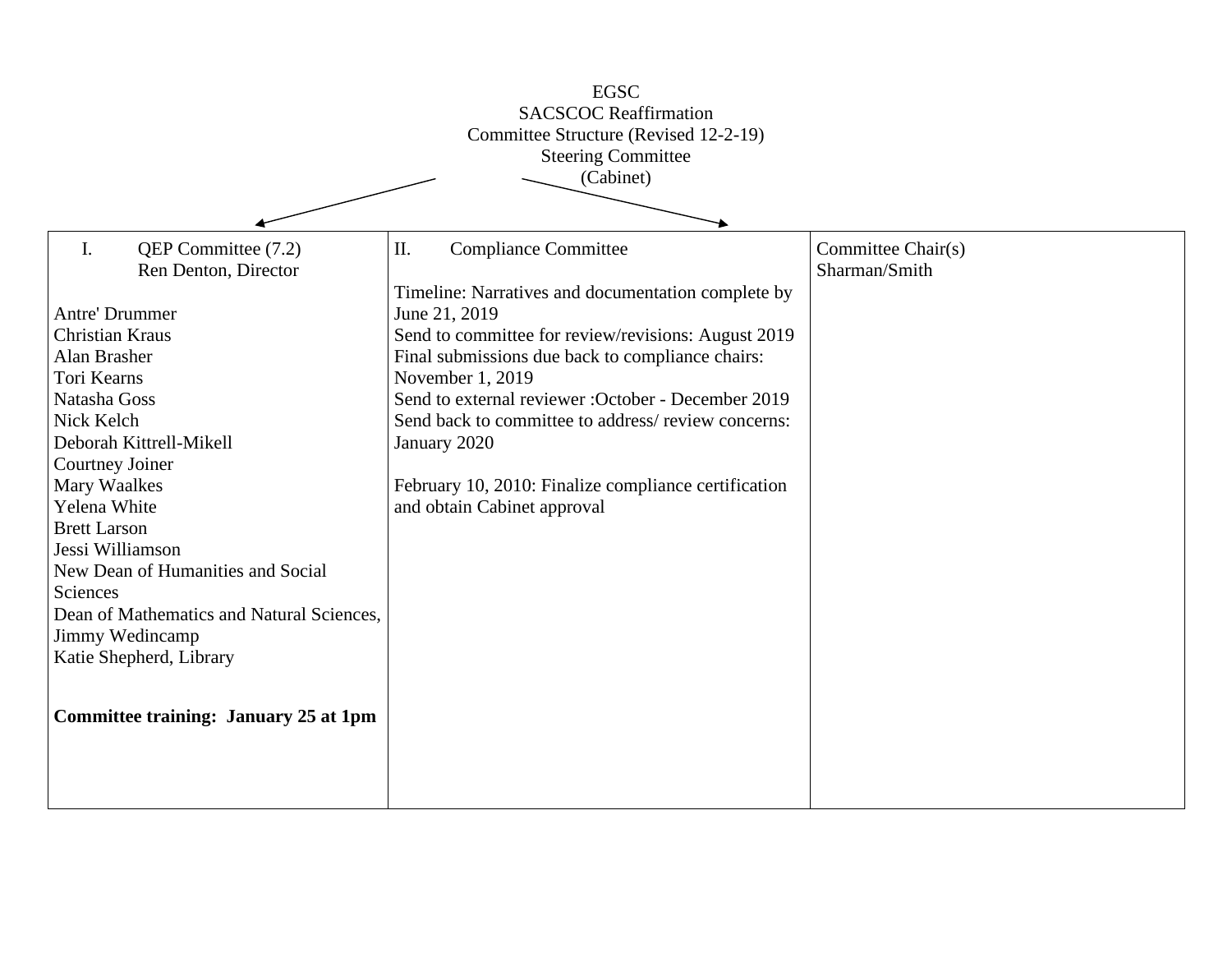| A. Topic Selection<br>Committee training: January 17<br>Timeline: December 1, 2019 | A. Institutional Effectiveness<br>a. Student Success 8.1<br>IE Process 7.1<br>$\mathbf{b}$ .<br>Academic Program Assessment 8.2a<br>Gen Ed Assessment 8.2b<br>$d_{\cdot}$<br>e. Academic/Student Service Assessment<br>8.2c<br><b>Administrative Support Services</b><br>f.<br>Assessment 7.3 | Sandra Sharman, Chair<br>David Gribbin<br>Cliff Gay<br>Wilder Coleman<br>Nick Kelch<br>Jessica Williamson<br>Georgia Mathews<br>Elizabeth Gilmer<br>Mary Waalkes<br>David Chevalier<br>Val Czerny<br>Da'Mon Andrews<br>Natasha Goss<br>Jimmy Wedincamp<br>Alberto Cunha |
|------------------------------------------------------------------------------------|-----------------------------------------------------------------------------------------------------------------------------------------------------------------------------------------------------------------------------------------------------------------------------------------------|-------------------------------------------------------------------------------------------------------------------------------------------------------------------------------------------------------------------------------------------------------------------------|
|                                                                                    |                                                                                                                                                                                                                                                                                               | <b>Committee training: January 25 at</b><br>3:00 <sub>pm</sub>                                                                                                                                                                                                          |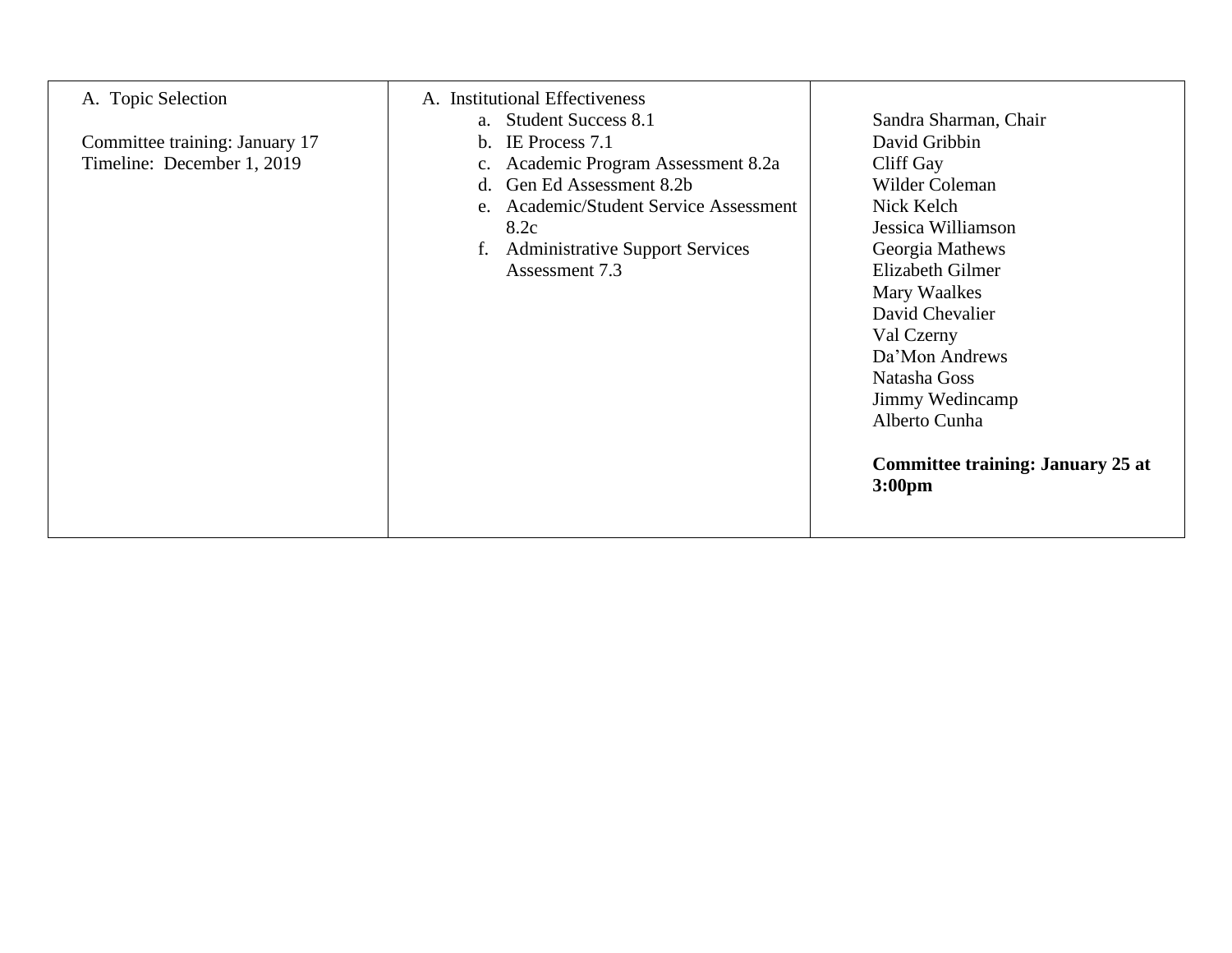| <b>B.</b> Outcome/Assessment | B. Organizational Structure/Governing Board<br>a. Distinguish Role of Board from Role of<br>Administration/Faculty 4.2b                                                                                                                                                                                                                                                                                                                            | Mary Smith, Chair                                                                                                                                                                                                                                                                                       |
|------------------------------|----------------------------------------------------------------------------------------------------------------------------------------------------------------------------------------------------------------------------------------------------------------------------------------------------------------------------------------------------------------------------------------------------------------------------------------------------|---------------------------------------------------------------------------------------------------------------------------------------------------------------------------------------------------------------------------------------------------------------------------------------------------------|
| Timeline: Spring 2020        | Governing board $4.1$ (a,b,c,d,e)<br>b.<br>c. CEO 5.1, 5.2a, b, c<br>Authority/Coursework/Students<br>d.<br>3.1a,b,c<br>Mission 2.1<br>e.<br>Review of Mission 4.2a<br>Selection and evaluation of chief<br>g<br>executive officer 4.2c<br>Conflict of Interest 4.2d<br>h.<br>Board Dismissal 4.2e<br>1.<br>External Influence 4.2f<br>Board Self Evaluation 4.2g<br>k.<br>Multi-level Governance 4.3<br>m. Institution-related entities 5.3 a,b,c | <b>President Boehmer</b><br>Sandra Sharman<br>Cliff Gay<br>Mike Rountree<br>Jimmy Wedincamp<br>Elizabeth Gilmer<br>Michelle M. Goff<br>Karen L. Jones<br>Nickolas L. Kelch<br>Norma Kennedy<br>Jessica Williamson<br><b>Charles Wimberly</b><br><b>Mack Seckinger</b><br>Alberto Cunha<br>David Gribbin |
|                              |                                                                                                                                                                                                                                                                                                                                                                                                                                                    | <b>Committee training: January 16 at 10:00am</b>                                                                                                                                                                                                                                                        |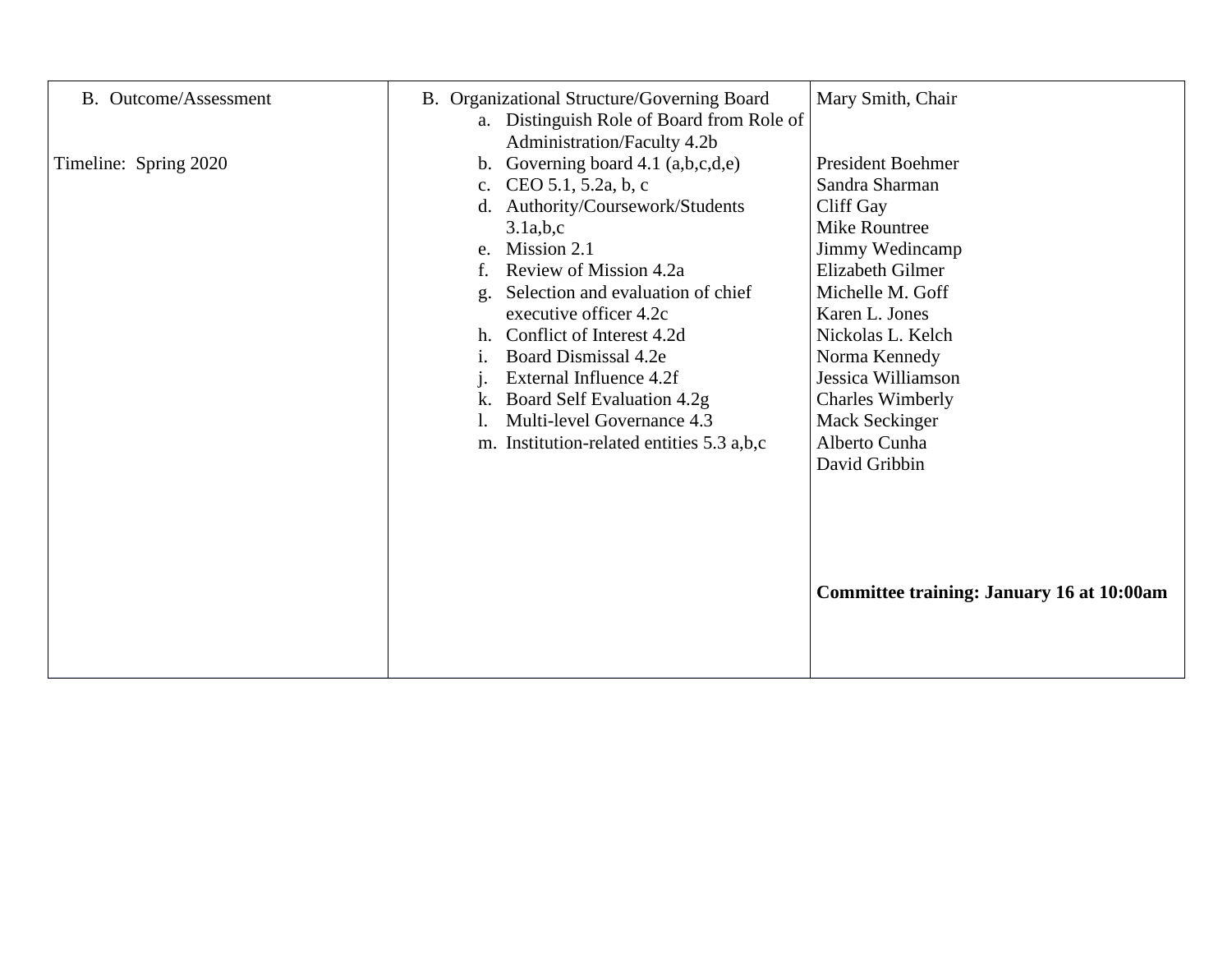| C. Implementation Plan | Finances and HR<br>C.<br>a. Evaluation of Admin and Academic                                                                                         | Cliff Gay, chair                                                                                                                                                                       |
|------------------------|------------------------------------------------------------------------------------------------------------------------------------------------------|----------------------------------------------------------------------------------------------------------------------------------------------------------------------------------------|
| Timeline: Spring 2020  | Officers 5.4<br>b. Finances 13.1, 13.2a and b and c, 13.3,<br>13.4, 13.5,<br>c. Personnel appointment and evaluation<br>of non-faculty personnel 5.5 | Michelle Goff<br><b>Tracy Woods</b><br>Sheila Wentz<br>Meshia Williams<br>Jimmy Wedincamp<br>Alberto Cunha<br>Sandra Sharman<br>Nick Kelch<br>Committee training: January 16 at 3:00pm |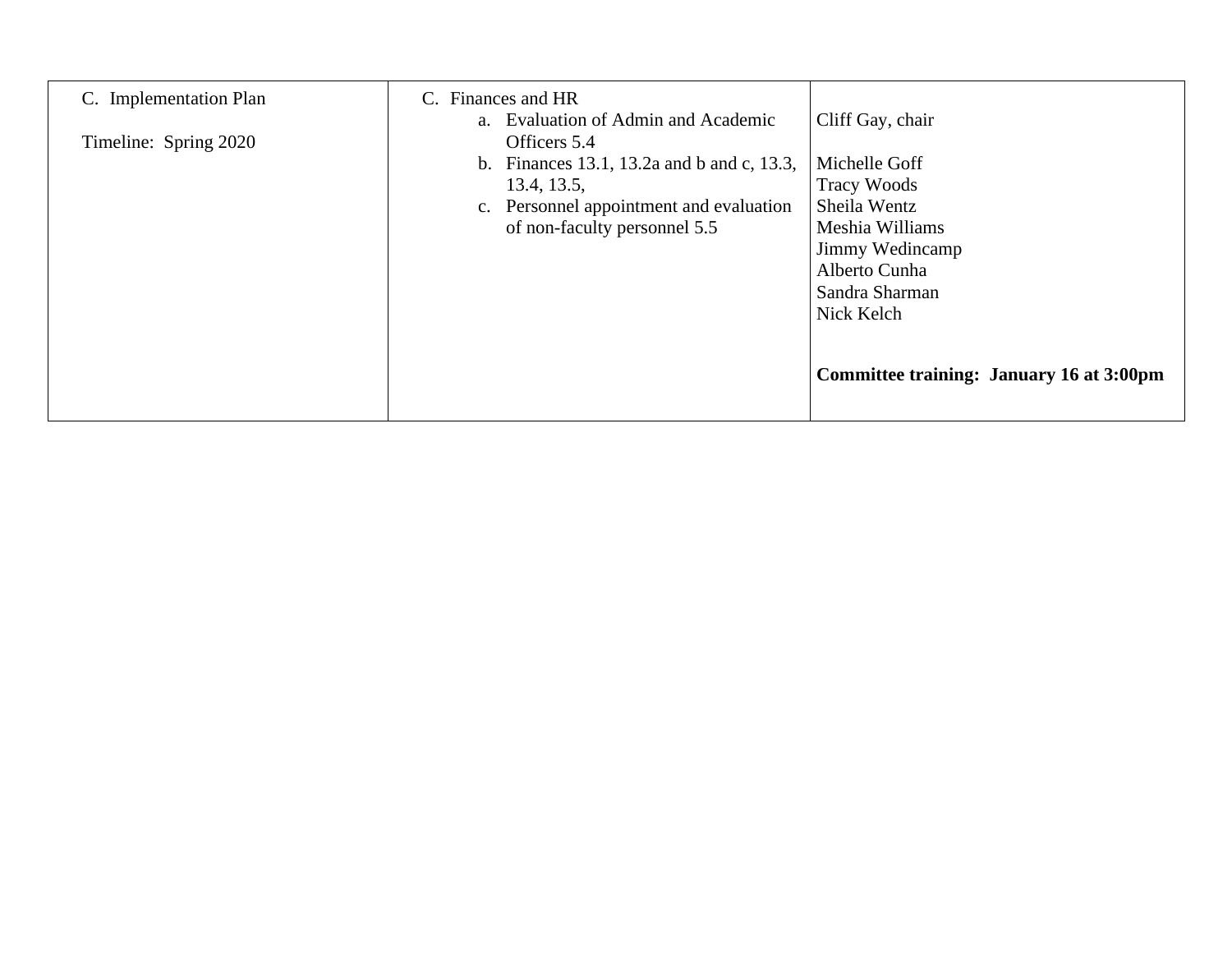| D. Budget           | D. Educational Program, 9 (1,2,3,4,5,6,7) | Dr. Wedincamp, Chair                                                                                                                                                                                                                                                                     |
|---------------------|-------------------------------------------|------------------------------------------------------------------------------------------------------------------------------------------------------------------------------------------------------------------------------------------------------------------------------------------|
| Timeline: Fall 2019 | Distance Ed 10.6                          | David Chevalier<br>Da'Mon Andrews<br><b>Breanna Simmons</b><br>Linda Upchurch<br>Harry Vogel<br>Dee McKinney<br>Liz Noles<br>Lee Cheek<br>Eric Wruck<br>David Gribbin<br>David Strickland<br>Natasha Goss<br><b>Armond Boudreaux</b><br>Karen Murphree<br>Nick Kelch<br>Jessi Williamson |
|                     |                                           | <b>Committee Training: January 24 3:00pm</b>                                                                                                                                                                                                                                             |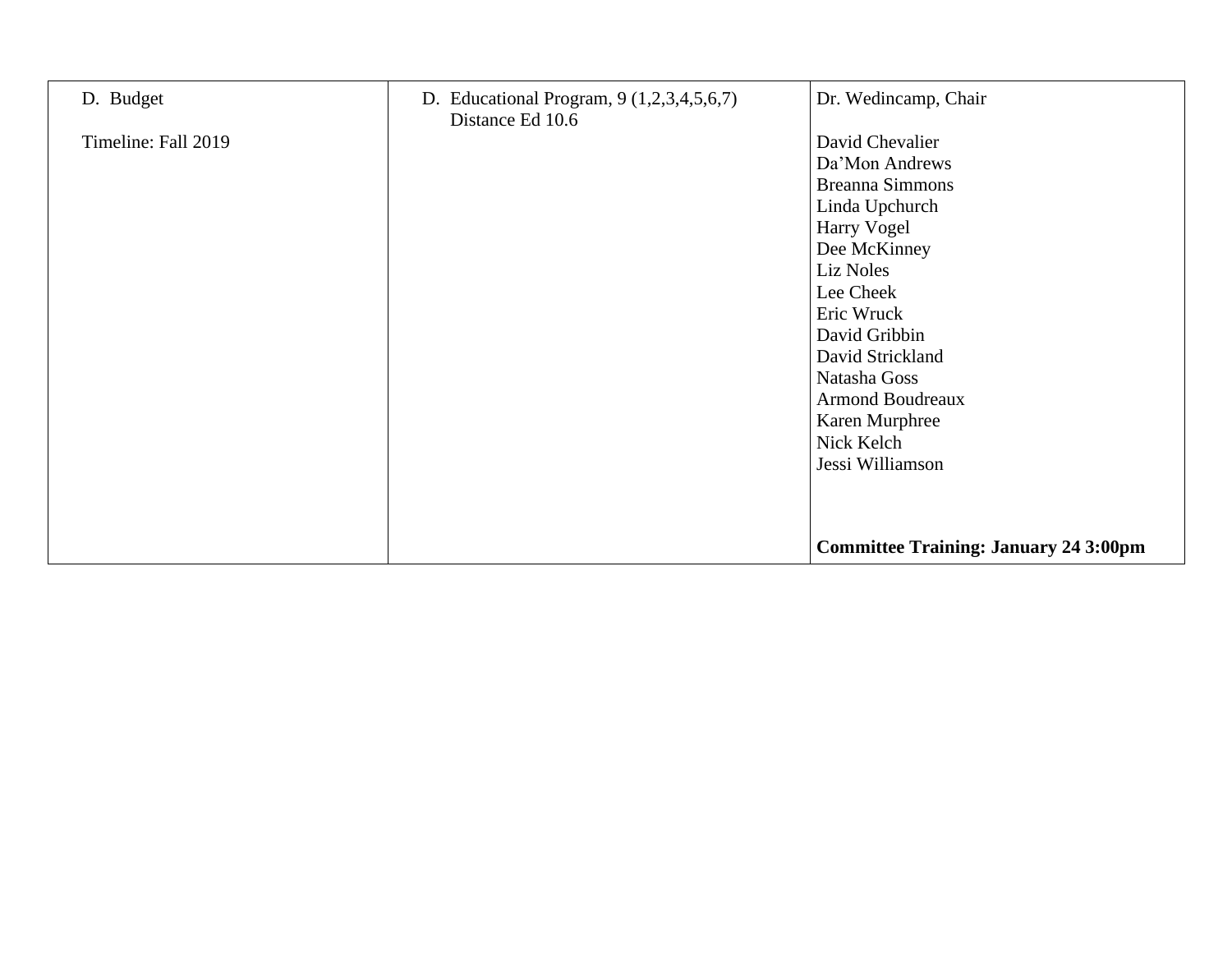| E. Admissions 10.5<br>Registrar 10.1, 10.4, 10.7, 10.8, 10.2, 10.3,<br>10.9 | Lynette Saulsberry/Georgia Matthews, Co-<br>chairs |
|-----------------------------------------------------------------------------|----------------------------------------------------|
|                                                                             | Sandra Sharman                                     |
|                                                                             | Shayla Brown                                       |
|                                                                             | <b>April Noles</b>                                 |
|                                                                             | Kim Carr                                           |
|                                                                             | Thomas Caiazzo                                     |
|                                                                             | Jaehyuk Lee                                        |
|                                                                             | Angela Storck                                      |
|                                                                             | <b>Admission Recruiters</b>                        |
|                                                                             | Georgia Mathews                                    |
|                                                                             | Jennifer Fields                                    |
|                                                                             | Walt Mason                                         |
|                                                                             | Denise Daniels                                     |
|                                                                             | Linda Upchurch                                     |
|                                                                             | <b>Brandy Murphy</b>                               |
|                                                                             | Nick Kelch                                         |
|                                                                             |                                                    |
|                                                                             |                                                    |
|                                                                             |                                                    |
|                                                                             |                                                    |
|                                                                             |                                                    |
|                                                                             | <b>Committee training: January 25 10:00am</b>      |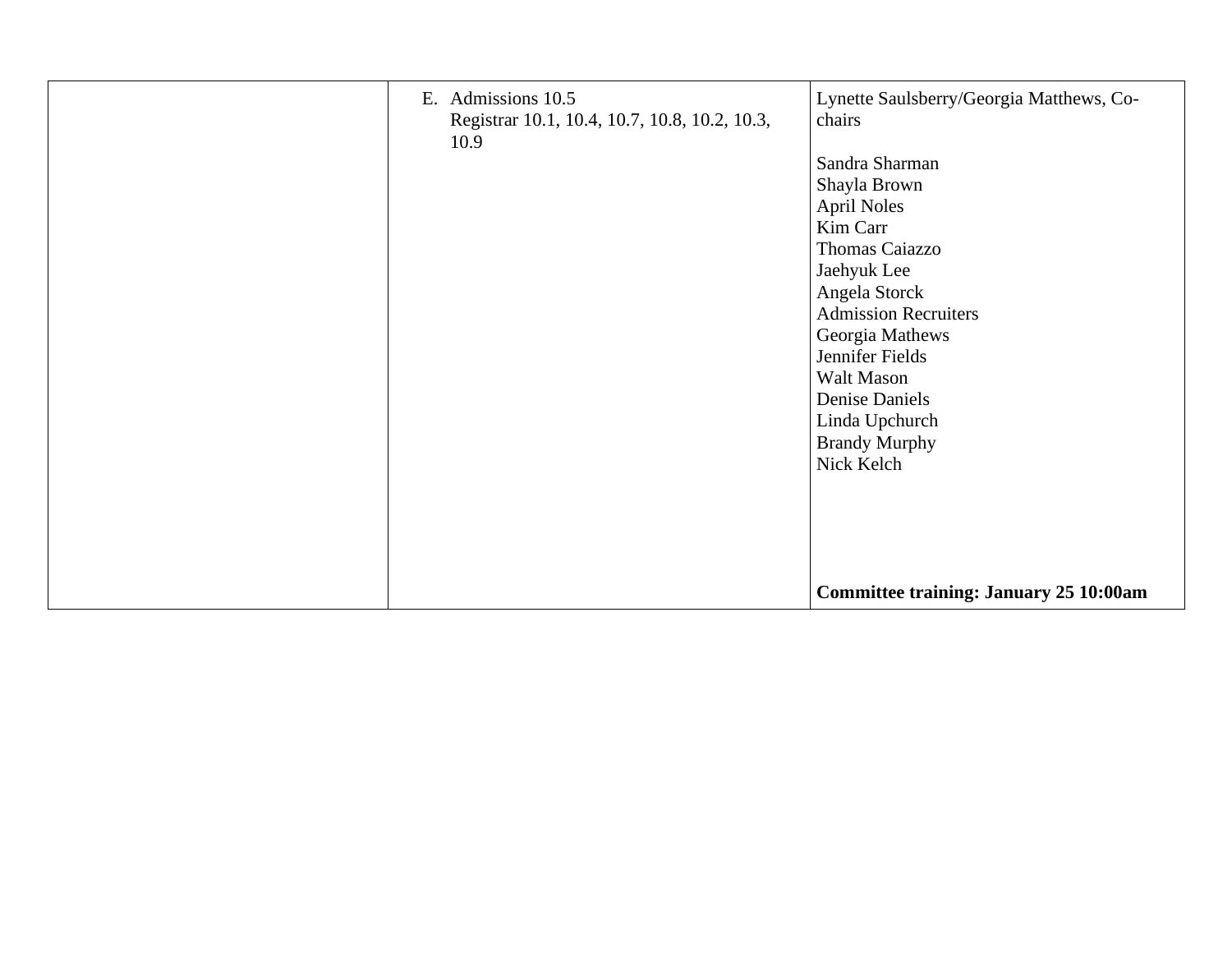| F. Faculty $6.1 - 6.5$ | Dr Sharman Chair                                                                                                                 |
|------------------------|----------------------------------------------------------------------------------------------------------------------------------|
|                        | Jimmy Wedincamp<br>Alberto Cunha<br>Linda Upchurch<br>David Chevalier<br><b>Beverley Walker</b><br>Da'Mon Andrews<br>James Beall |
|                        | <b>Committee training: January 24 1:00pm</b>                                                                                     |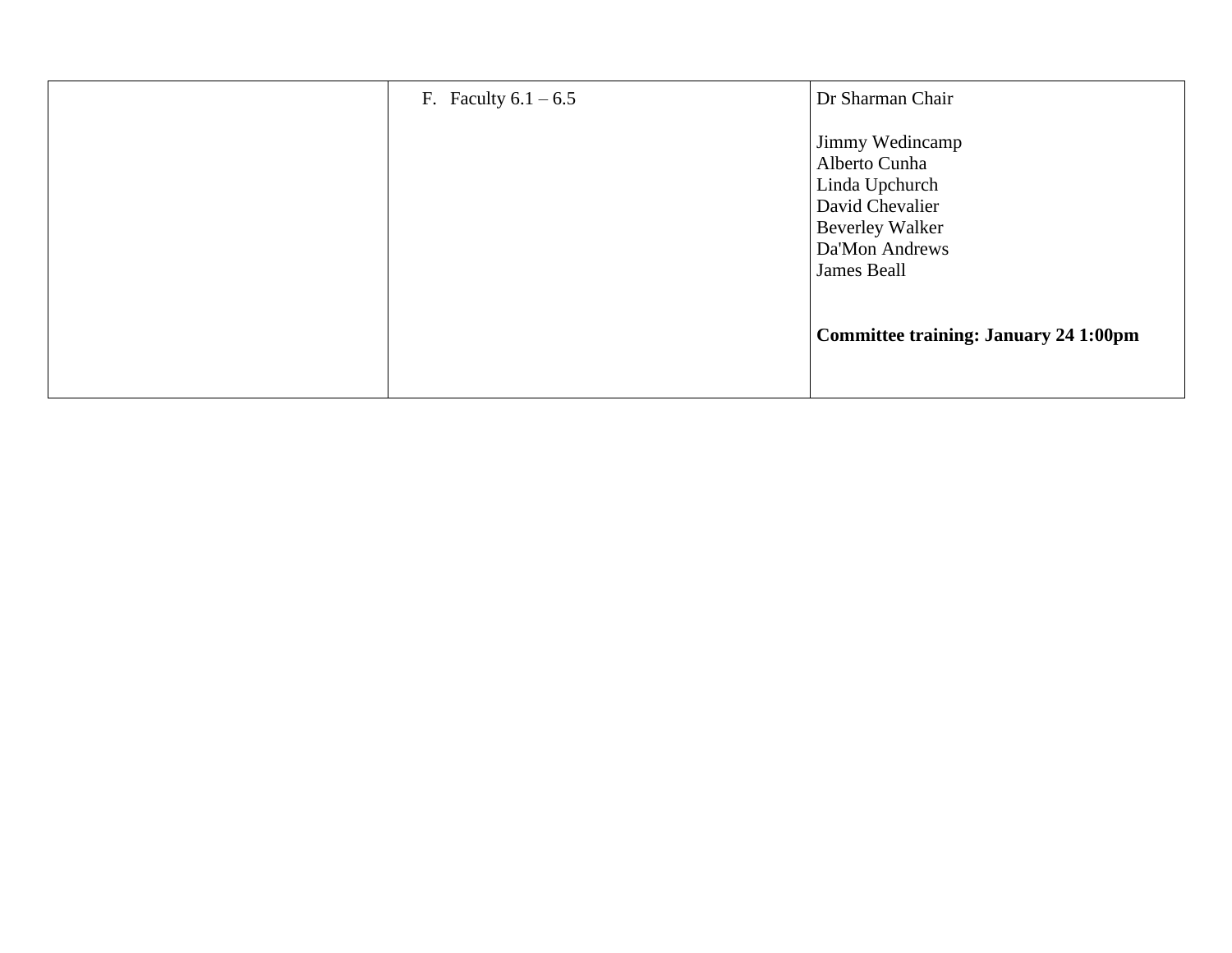| G. Library/Learning Resources 11 (1,2,3)<br>Academic and Student Support Program<br>Section 12.1, 12.2, 12.3, 12.4 | Mike Moran, Beth Jones/Co-Chairs<br>Kevin Corr<br>Courtney Joiner<br>Patrice Pierce<br>Kim Carr<br>Rob Nordan<br>Terri Brown<br>David Strickland<br>Sandra Sharman<br>Katie Shepard<br><b>Ashton Stewart</b><br>Jessica Todd<br>Karen Murphee<br>Sherrie Helms<br><b>Stacey Grant</b><br>Jessi Williamson<br><b>Brandy Murphy</b> |
|--------------------------------------------------------------------------------------------------------------------|-----------------------------------------------------------------------------------------------------------------------------------------------------------------------------------------------------------------------------------------------------------------------------------------------------------------------------------|
|                                                                                                                    | <b>Committee training: January 22 1:00pm</b>                                                                                                                                                                                                                                                                                      |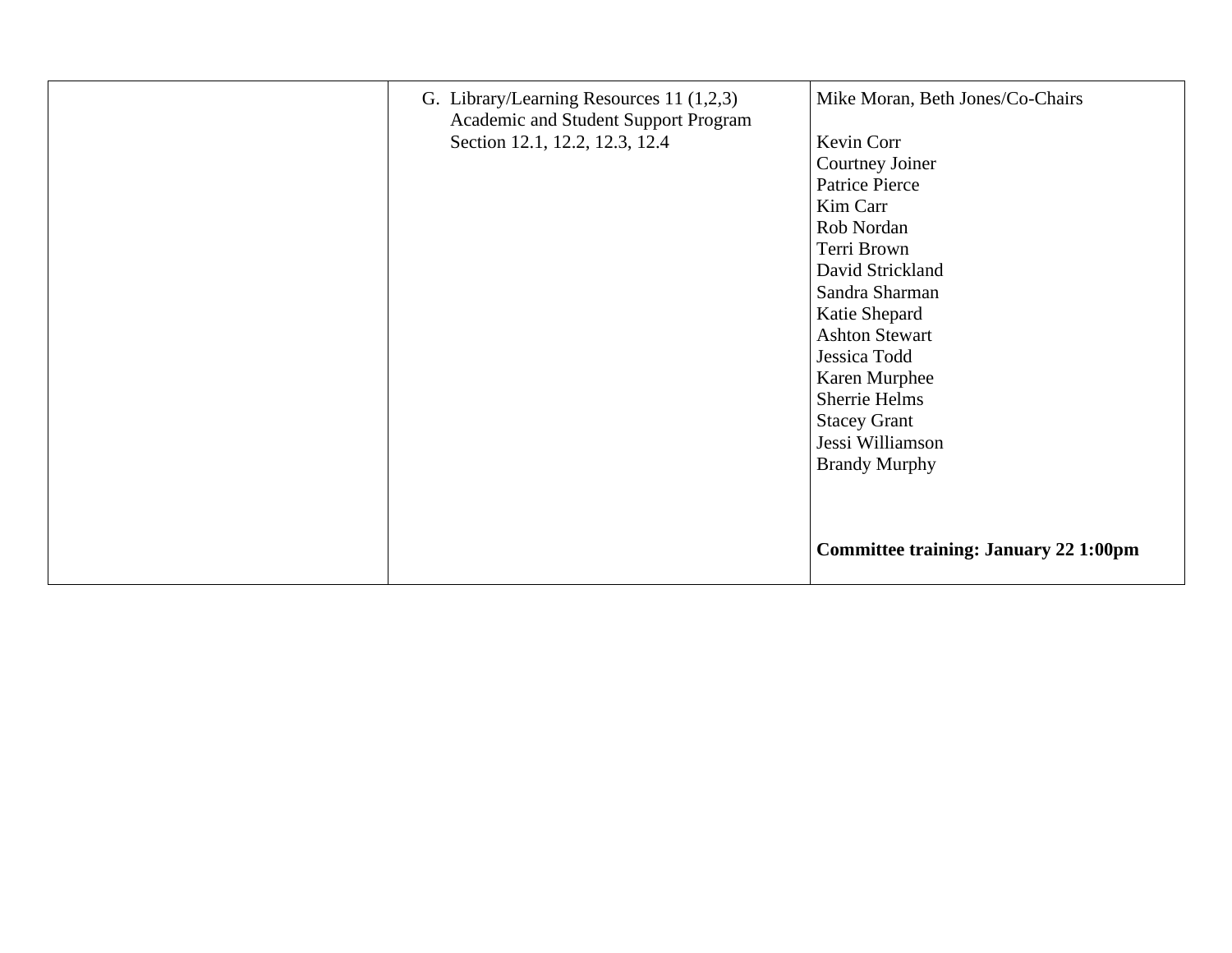| H. Student Financial Aid 12.6, 13.6 | Karen Jones, Chair                                                                                                                                    |
|-------------------------------------|-------------------------------------------------------------------------------------------------------------------------------------------------------|
|                                     | Elizabeth Gilmer<br>Shayla Brown<br><b>Brittany Scarboro</b><br>Noah Kamsler<br>Meisha Williams<br>Chelsea Follis<br>Nick Kelch<br>Jessica Williamson |
|                                     | Da'Mon Andrews<br><b>Committee training: January 24 10:00am</b>                                                                                       |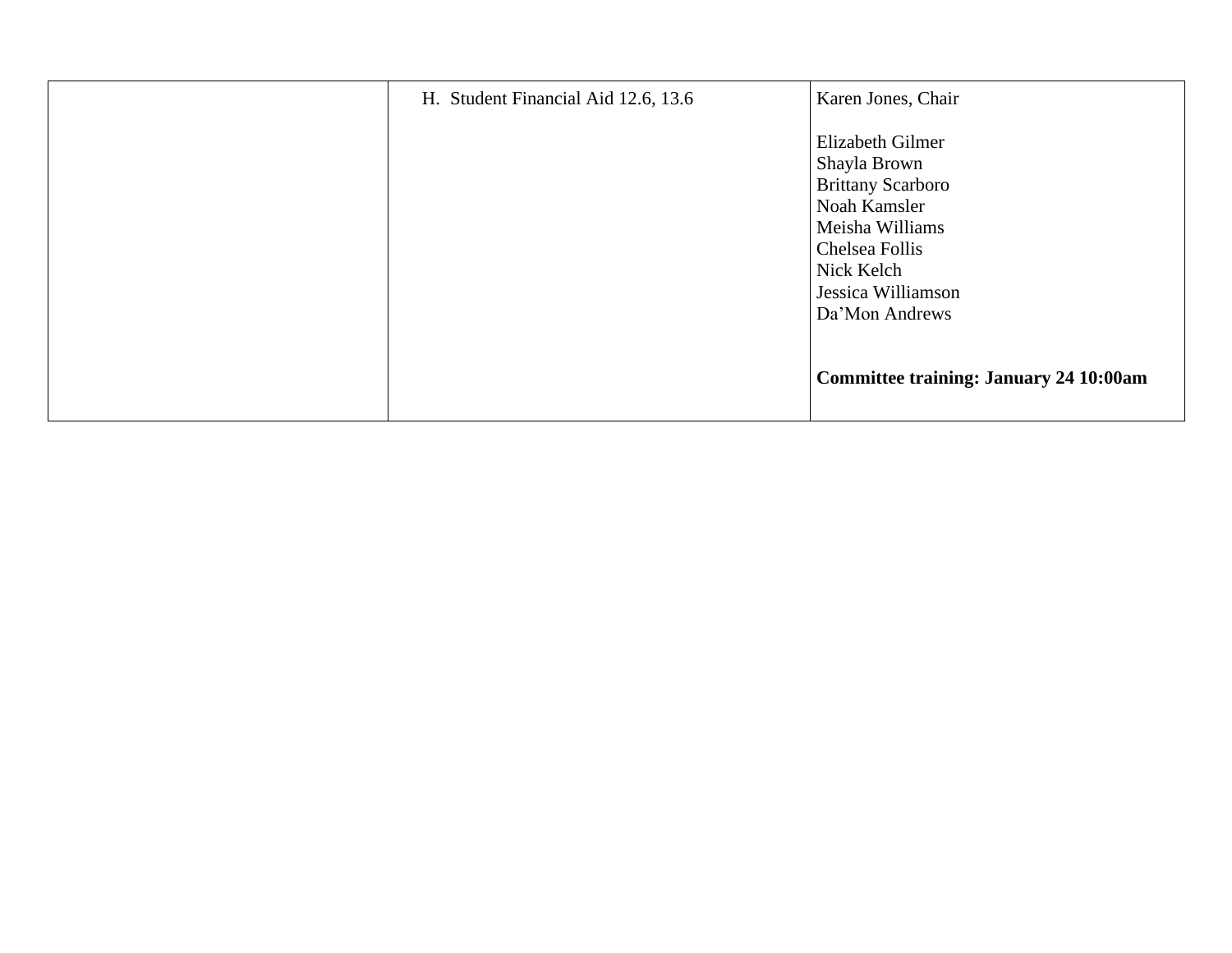| Facilities 13.7<br>Ι.<br>IT 12.5 | Michelle Goff, Chair                  |
|----------------------------------|---------------------------------------|
| Safety and Security 13.8         | Cliff Gay                             |
|                                  | David Steptoe                         |
|                                  | Ty Fagler                             |
|                                  | Candace Lynn                          |
|                                  | <b>Stacey Grant</b>                   |
|                                  | Angie Williams                        |
|                                  | Melvin Nunn                           |
|                                  | Angela Storck                         |
|                                  | Chuck Wimberly                        |
|                                  | LaCrystql Fulgeon                     |
|                                  | Treva Johnson                         |
|                                  | Ruth Underwood                        |
|                                  | <b>Mack Seckinger</b>                 |
|                                  | Teresa Oglesby                        |
|                                  | Nick Kelch                            |
|                                  | Jessi Williamson                      |
|                                  |                                       |
|                                  | Committee training: January 31 1:00pm |
|                                  |                                       |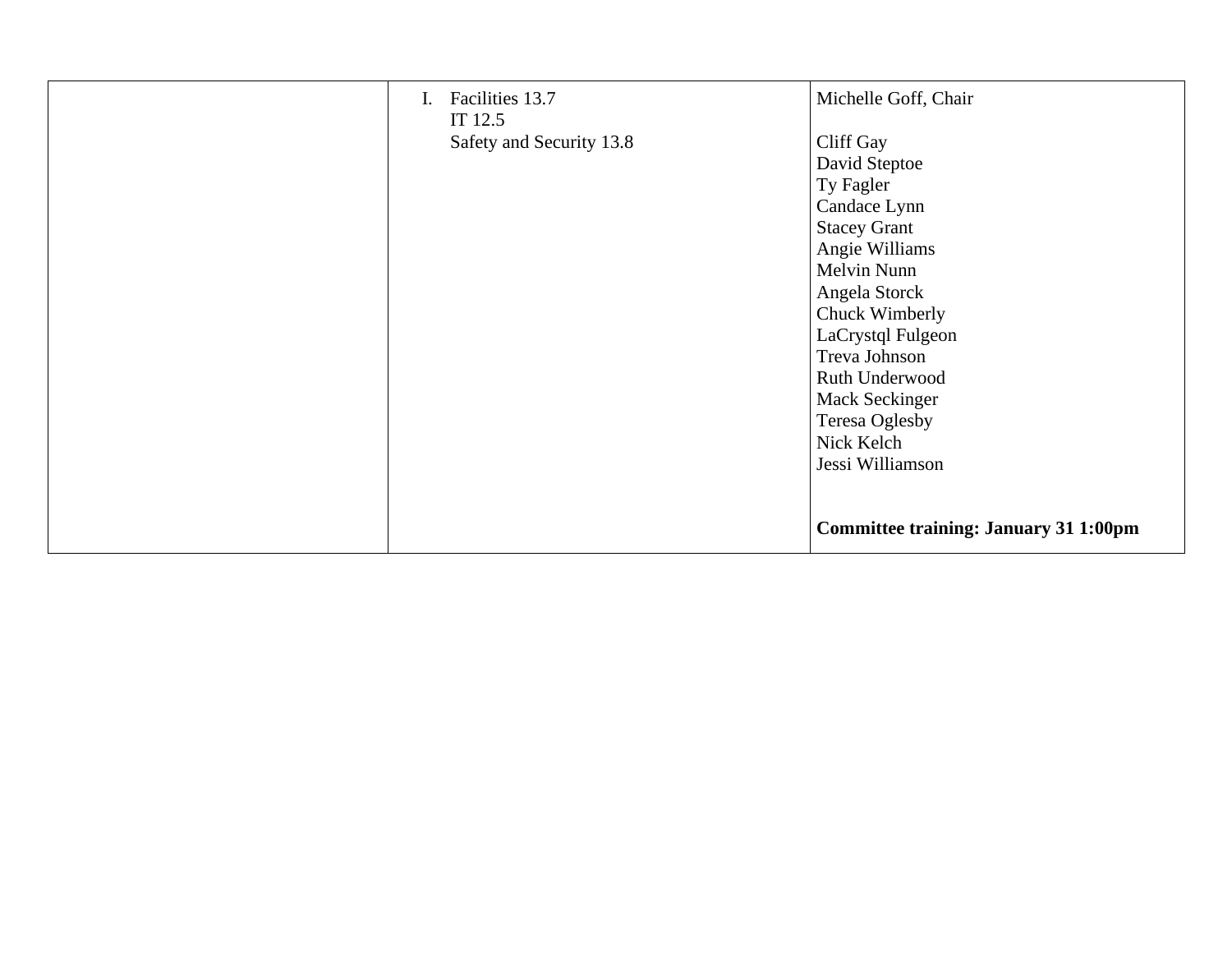| J. All standards and policies to Distance Ed and<br>off-campus instructional sites 14.3 | Nick Kelch, Chair<br>Jessi Williamson<br>Jimmy Wedincamp<br>Carlos Cunha<br>Sandra Sharman<br><b>Karen Jones</b><br>Georgia Matthews<br>Lori Burns<br>Teresa Oglesby<br>Michelle Goff<br>Karen Murphree<br>Terri Brown<br><b>Committee training: January 22 4:00pm</b> |
|-----------------------------------------------------------------------------------------|------------------------------------------------------------------------------------------------------------------------------------------------------------------------------------------------------------------------------------------------------------------------|
| K. Accreditation/Style and Format of<br>Report/Final Editing 14.1, 14.2, 14.4, 14.5     | Norma Kennedy, Chair<br><b>Victor Poole</b><br>Elizabeth Gilmer<br>Katelyn Moore<br>Jean Schwabe<br><b>Heather Roberson</b><br>Alan Brasher<br><b>Committee training: January 17 2:00pm</b>                                                                            |